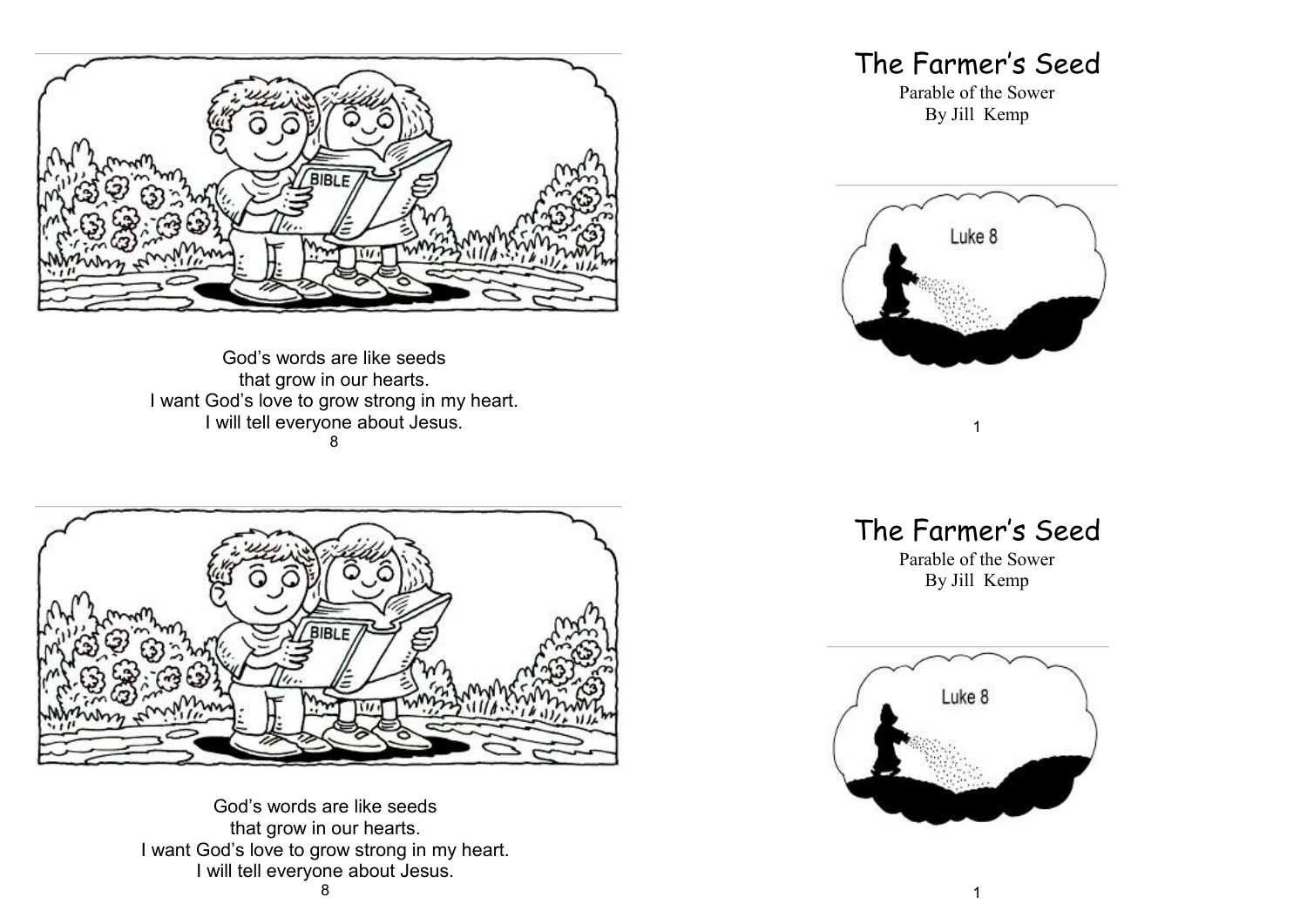

Jesus told a story about a farmer who scattered some seed in a field. He wanted the seed to grow well so he would get a big harvest.  $\mathfrak{D}$ 



But, some seed fell onto good ground and grew into big, strong plants. The plants had lots of new seed for the farmer's harvest. 7



Jesus told a story about a farmer who scattered some seed in a field. He wanted the seed to grow well so he would get a big harvest.



But, some seed fell onto good ground and grew into big, strong plants. The plants had lots of new seed for the farmer's harvest.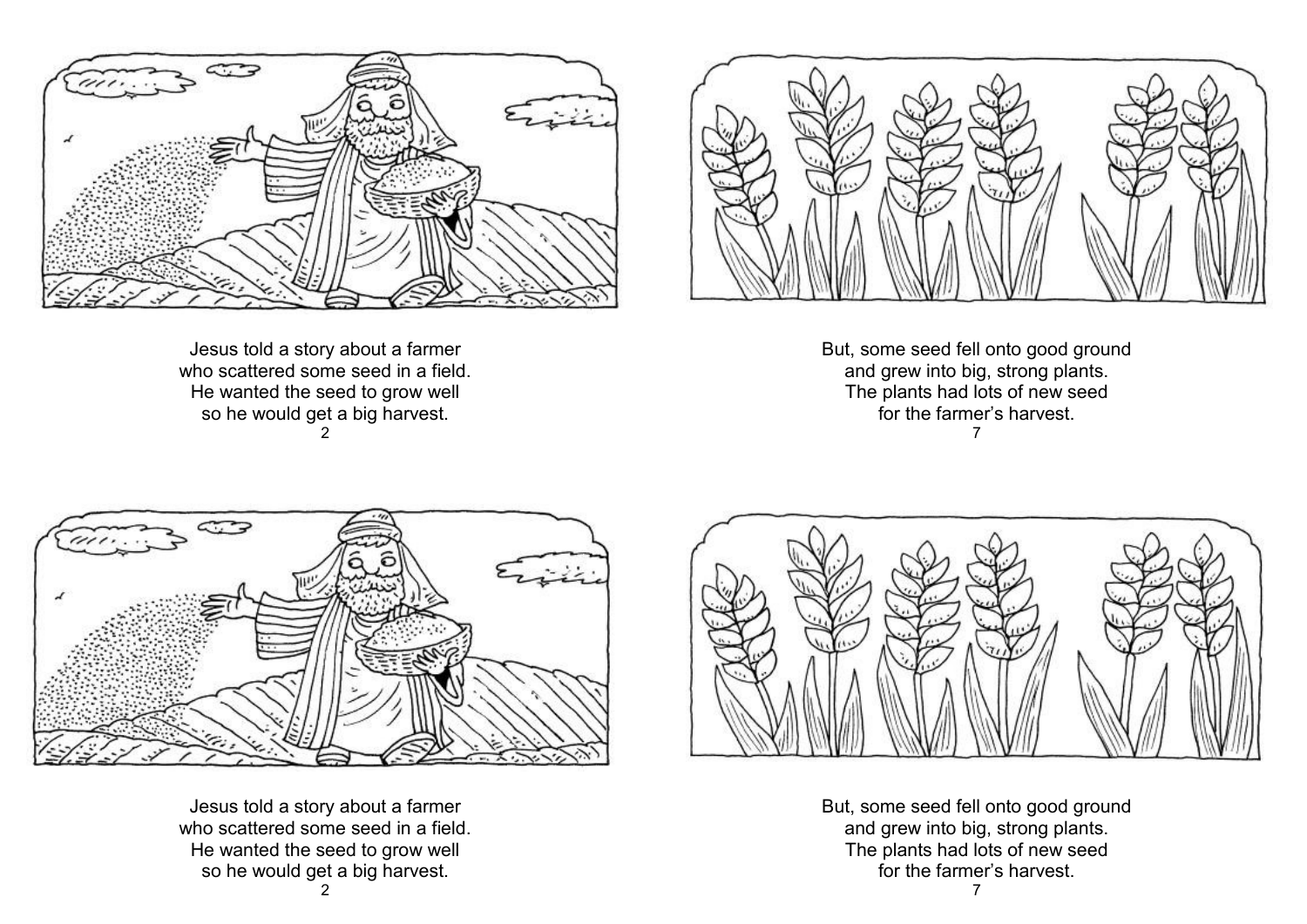

Some seed fell between weeds. The weeds grew bigger than the new plants and they had no room to grow. 6



Some seed fell on the path and it got squashed when someone stood on it. That seed didn't grow. 3



Some seed fell between weeds. The weeds grew bigger than the new plants and they had no room to grow.



Some seed fell on the path and it got squashed when someone stood on it. That seed didn't grow.